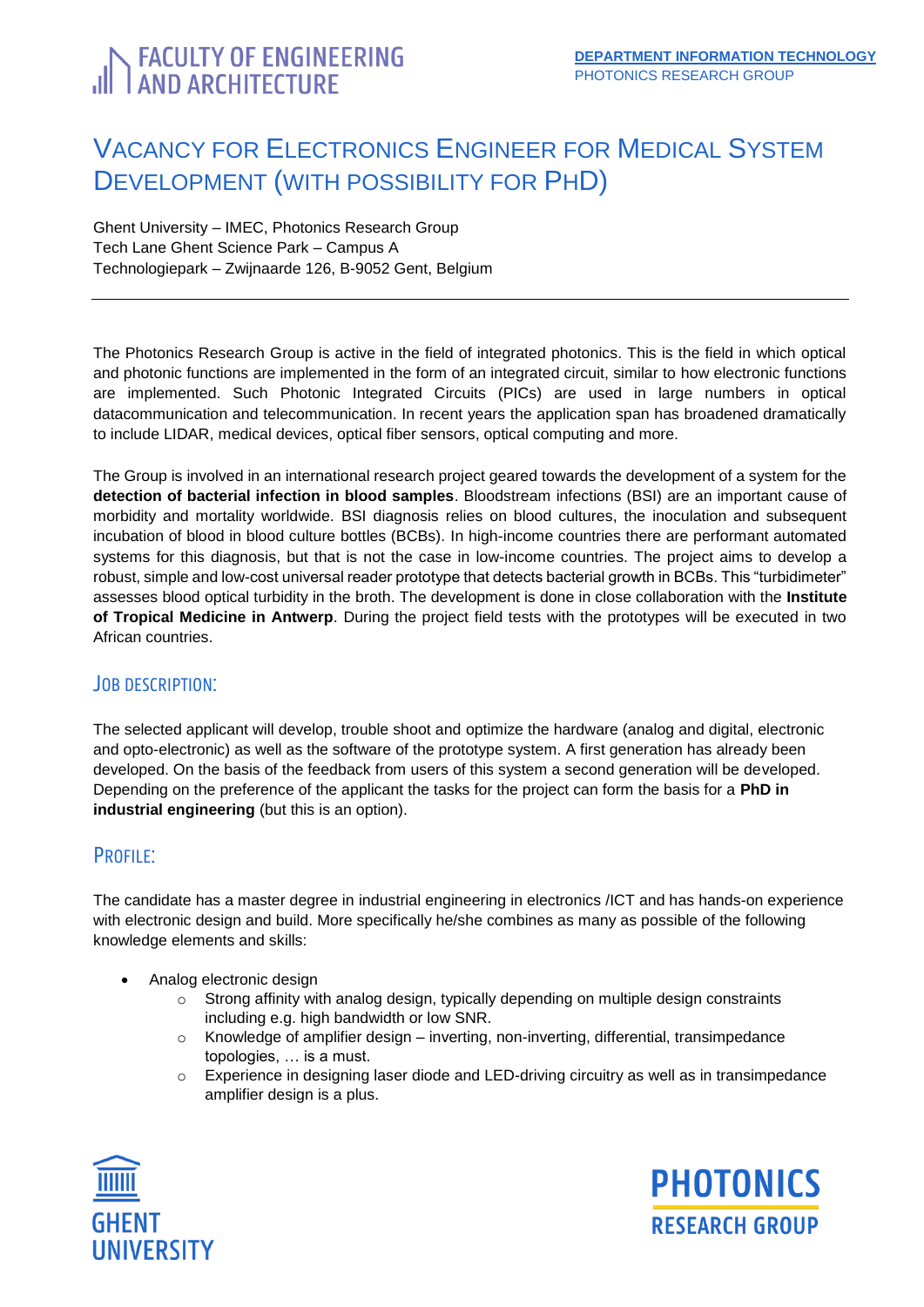## **FACULTY OF ENGINEERING AND ARCHITECTURE**

- o Analog filtering.
- o Analog-to-digital and digital-to-analog conversion systems (existing, on-chip IC's, e.g. Analog Devices' ADC and DAC IC's).
- $\circ$  Experience simulating analog electronic designs using simulators (e.g. SPICE).
- Experience in layout of these analog electronics on printed circuits board, keeping in mind the targeted application (e.g. Altium Designer, EAGLE).
- Digital electronic design
	- $\circ$  Experience with microcontroller development, both with existing development boards and with systems designed yourself (PCB's).
	- o Experience with other embedded systems (SOC's, e.g. Raspberry Pi, ESP-32) is a plus.
	- $\circ$  Experience designing these digital electronics on printed circuits board, keeping in mind the targeted application (e.g. Altium Designer, EAGLE).
- Software development
	- $\circ$  In relation to microcontroller development: experience in embedded software:  $C/C++$ .
		- STM32: Keil/Atollic/STM32IDE
		- Visual studio
		- **Arduino**
		- …
	- o Develop basic-level software to transmit sensor/actuator data processed by the microcontroller/embedded system in a bigger system (PC) using various protocols (USB, UART, WiFi, …), using appropriate programming languages.
	- o Good knowledge of Python

Prototyping skillset

- Affinity and agility, especially in the context of prototyping work (proof-of-concept, using off-the-shelf development boards, breadboard circuit building, …).
- Experienced in assembling small-quantity PCB's (soldering/hot air rework/ reflow soldering) by yourself.
- Having know-how of various (additive and subtractive) manufacturing methods in order to evaluate the most suitable one for a given project. Typically, these include custom pieces of mounting hardware (e.g. milled in aluminum) or brackets and adapters (e.g. 3D-printed parts). You are able to select the suitable method for the given application.
- Knowledge of a 3D-CAD(CAM) package (Fusion360, SolidWorks, Inventor, …) is a plus.

**Others** 

- Ability to plan ahead. From time to time, research and prototyping work on the bigger system happens concurrently. You should be able to anticipate possible problems and discuss them with your colleagues doing the research.
- Being able to do the prototyping work independently. You interact with colleagues from the Photonics Research Group as well as third parties discussing requirements or high level features. However, it is expected that you're able to do the prototyping work yourself.
- Excellent communication skills, also in a multi-cultural context.
- Eagerness to learn.

### APPLICATION:

Apply online at<http://photonics.intec.ugent.be/contact/vacancies/Application.htm>